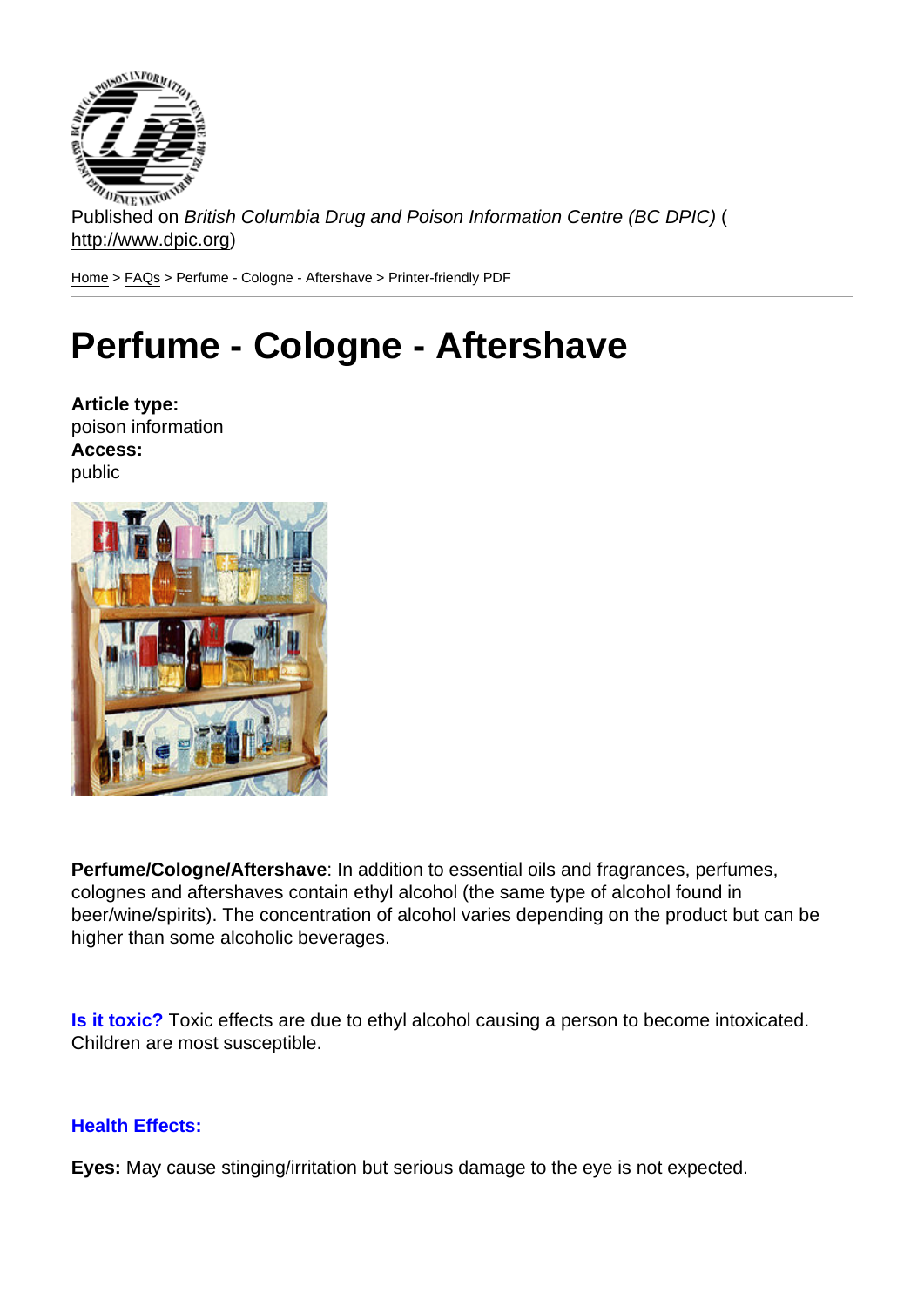Skin: May cause irritation/drying effect.

Ingestion: Small ingestions can cause irritation to the mouth and throat. More than a taste can result in vomiting and low blood sugar especially in children.

## What to do:

Eyes: Rinse eyes with lukewarm water with one of the following methods:

- Pour a gentle stream of water from a jug or clean teapot over the eye from the inside corner by the nose, across the eye, flowing out towards the ear.
- Submerge eye in a container (bowl, sink) of lukewarm water. Have patient open and close eye.
- Eye may be irrigated in the shower if this can be accomplished without delay.
- Young children may be wrapped like a mummy in a towel with arms at side and held over sink or tub or laid on counter during flushing.

Skin : Wash skin with soap and water and rinse thoroughly.

Ingestion: Do not induce vomiting as this increases the risk of getting it into the lungs. Rinse out mouth and drink a few sips of water or milk. Contact the Poison Control Centre.

How can I prevent exposure? Keep out of reach of children.

Need more information: Call the Poison Control Centre.

© 2010 BC Drug and Poison Information Centre

Keywords: alcohol

© 2017 BC Drug and Poison Information Centre

All material found on the BC Drug and Poison Information Centre (DPIC) website is provided for informational purposes only. It is not meant to replace the expert advice of a healthcare professional such as a physician, pharmacist, nurse or qualified poison specialist. Use of this site is governed and restricted by specific terms of use. Please review the full terms and conditions below prior to using the DPIC website. In the event of a poisoning emergency, call your local poison control centre immediately. Portions of this web site are intended for healthcare professionals. Interpretation and application of information may require more detailed explanation than contained herein, particularly regarding any clinical information that is found in or linked to this site. Patients are advised to consult their health care provider regarding diagnosis and treatment, and for assistance in interpreting these materials and applying them in individual cases.

Terms and Conditions